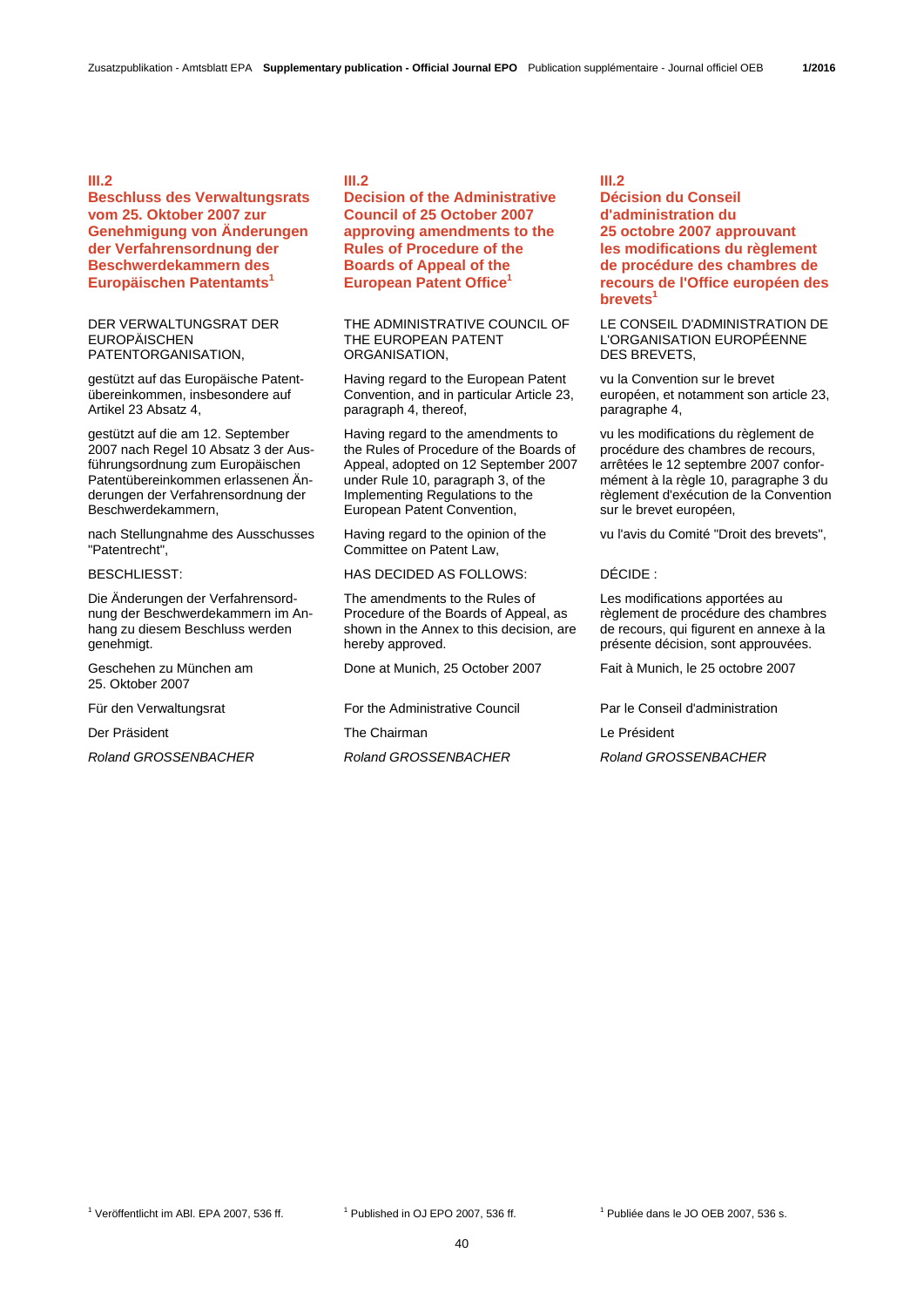### **ANHANG ANNEX ANNEXE ANHANG**

# **BESCHLUSS DECISION DÉCISION**

Änderung der Verfahrensordnung der Beschwerdekammern, ABl. EPA 1983, 7 in der Fassung von ABl. EPA 1989, 361, ABl. EPA 2000, 316, ABl. EPA 2003, 61, ABl. EPA 2003, 89 und ABl. EPA 2004, 541

Das Präsidium beschließt hiermit nach Regel 10 Absatz 3 der Ausführungsordnung zum Europäischen Patentübereinkommen die Änderung der Verfahrensordnung der Beschwerdekammern. Die so geänderte Verfahrensordnung lautet wie folgt:

# Geschäftsverteilung und Besetzung Business distribution and

(1) Vor Beginn eines jeden Geschäftsjahres stellt das in Regel 12 Absatz 4 EPÜ erwähnte Präsidium einen Geschäftsverteilungsplan auf, nach dem alle Beschwerden, die im Laufe des Jahres eingereicht werden, auf die Beschwerdekammern verteilt und die Mitglieder und deren Vertreter bestimmt werden, die in den einzelnen Kammern tätig werden können. Der Plan kann im Laufe des Jahres geändert werden.

(2) Der Vorsitzende jeder Beschwerdekammer bestimmt nach Maßgabe des Geschäftsverteilungsplans die Zusammensetzung der Kammer im Einzelfall.

### **Artikel 2 Article 2 Article 2**

(1) Vertretungsgründe sind Verhinderungsgründe, wie insbesondere Krankheit, Arbeitsüberlastung und unvermeidbare Verpflichtungen.

(2) Will ein Mitglied vertreten werden, so unterrichtet es den Vorsitzenden der betreffenden Kammer unverzüglich von seiner Verhinderung.

(3) Der Vorsitzende der Kammer kann ein anderes Mitglied der Kammer nach Maßgabe des Geschäftsverteilungsplans vertretungsweise zum Vorsitzenden für eine bestimmte Beschwerde bestimmen.

Amendments to the Rules of Procedure of the Boards of Appeal, OJ EPO 1983, 7 as amended in OJ EPO 1989, 361, OJ EPO 2000, 316, OJ EPO 2003, 61, OJ EPO 2003, 89 and OJ EPO 2004, 541

 In accordance with Rule 10, paragraph 3, of the Implementing Regulations to the European Patent Convention, the Presidium amends the Rules of Procedure of the Boards of Appeal. These amended Rules of Procedure read as follows:

# **composition**

 (1) The Presidium referred to in Rule 12, paragraph 4, EPC, shall before the beginning of each working year draw up a business distribution scheme for the distribution among the Boards of Appeal of all appeals that may be filed during the year, designating the members who may serve on each Board and their respective alternates. The scheme may be amended during the working year.

 (2) The Chairman of each Board of Appeal shall determine the composition of the Board for each particular case in accordance with the business distribution scheme.

 (1) Members shall be replaced by alternates if they are prevented from participating, particularly as a result of sickness, excessive workload, and commitments which cannot be avoided.

 (2) Any member requesting to be replaced by an alternate shall inform the Chairman of the Board concerned of his unavailability without delay.

 (3) The Chairman of the Board may designate another member of the Board to replace him or her as Chairman in a particular appeal in accordance with the business distribution scheme.

 Modifications apportées au règlement de procédure des chambres de recours, JO OEB 1983, 7 tel que modifié dans le JO OEB 1989, 361, le JO OEB 2000, 316, le JO OEB 2003, 61, le JO OEB 2003, 89 et le JO OEB 2004, 541

 En vertu de la règle 10, paragraphe 3 du règlement d'exécution de la Convention sur le brevet européen, le Praesidium a décidé de modifier le règlement de procédure des chambres de recours. La version modifiée de celui-ci est désormais la suivante :

### **Artikel 1 Article 1 Article premier**

# **Répartition des affaires et composition**

 (1) Avant le début de chaque année d'activité, le Praesidium prévu à la règle 12, paragraphe 4 CBE établit un plan de répartition entre les chambres de recours de tous les recours pouvant être formés pendant l'année ; ce plan désigne les personnes susceptibles de siéger dans chaque chambre ainsi que leurs suppléants. Il peut être modifié en cours d'année.

 (2) Le président de chaque chambre de recours détermine dans chaque cas particulier la composition de la chambre conformément au plan de répartition des affaires.

### **Vertretung der Mitglieder Replacement of members Remplacement des membres**

 (1) Les motifs de remplacement sont l'empêchement et notamment la maladie, la surcharge de travail et les engagements auxquels il n'est pas possible de se soustraire.

 (2) Tout membre demandant à être remplacé par un suppléant informe sans retard son président de chambre de son empêchement.

 (3) Le président de la chambre peut, conformément au plan de répartition des affaires, désigner un autre membre de la chambre pour le remplacer dans un recours donné.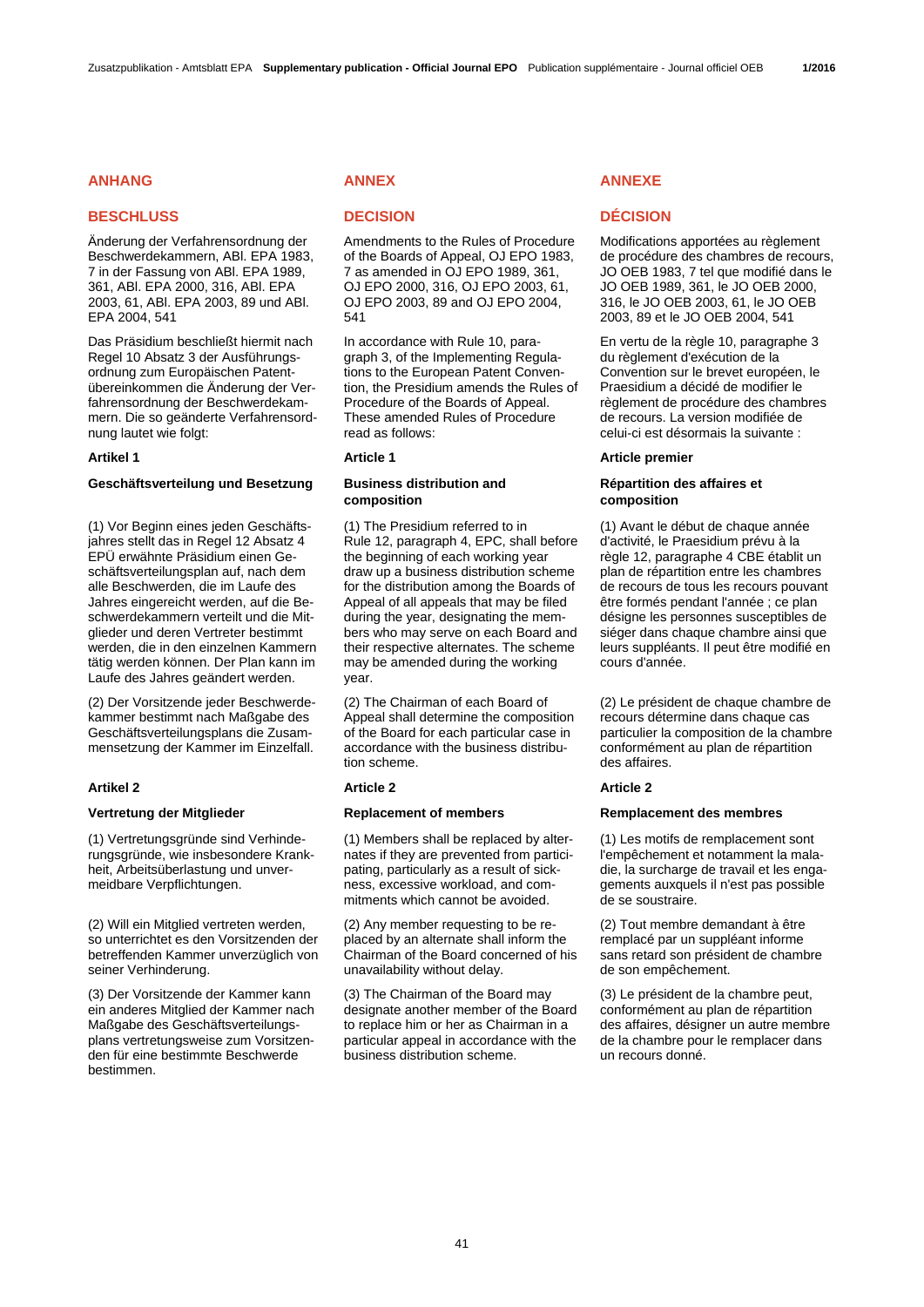# **Ausschließung und Ablehnung Exclusion and objection Récusation**

(1) Das Verfahren nach Artikel 24 Absatz 4 EPÜ ist auch anzuwenden, wenn eine Kammer von einem möglichen Ausschließungsgrund auf andere Weise als von dem Mitglied oder einem Beteiligten Kenntnis erhält.

(2) Das betroffene Mitglied wird aufgefordert, sich zu dem Ausschließungsgrund zu äußern.

(3) Vor der Entscheidung über die Ausschließung des Mitglieds wird das Verfahren in der Sache nicht weitergeführt.

### **Artikel 4 Article 4 Article 4**

(1) Der Vorsitzende bestimmt für jede Beschwerde ein Mitglied der Kammer oder sich selbst für die Prüfung, ob die Beschwerde zulässig ist.

(2) Der Vorsitzende oder ein von ihm bestimmtes Mitglied stellt sicher, dass die Beteiligten diese Verfahrensordnung und die Anweisungen der Kammer befolgen und schlägt hierfür geeignete Maßnahmen vor.

### **Berichterstatter Rapporteurs Rapporteurs**

(1) Der Vorsitzende der Kammer bestimmt für jede Beschwerde eines der Mitglieder der Kammer oder sich selbst als Berichterstatter. Der Vorsitzende kann einen Mitberichterstatter bestimmen, wenn dies im Hinblick auf den Beschwerdegegenstand zweckmäßig erscheint.

(2) Ist ein Mitberichterstatter bestimmt worden, so werden die in den Absätzen 3 bis 5 vorgesehenen Maßnahmen vorbehaltlich einer Anordnung des Vorsitzenden gemeinsam vom Berichterstatter und dem Mitberichterstatter getroffen.

(3) Der Berichterstatter führt eine vorläufige Untersuchung der Beschwerde durch und kann vorbehaltlich einer Anordnung des Vorsitzenden der Kammer Bescheide an die Beteiligten abfassen. Die Bescheide werden vom Berichterstatter im Auftrag der Kammer unterzeichnet.

(4) Der Berichterstatter bereitet die Sitzungen und mündlichen Verhandlungen der Kammer vor.

(5) Der Berichterstatter entwirft die Entscheidungen.

### **Artikel 3 Article 3 Article 3**

 (1) If a Board has knowledge of a possible reason for exclusion or objection which does not originate from a member himself or from any party to the proceedings, then the procedure of Article 24, paragraph 4, EPC shall be applied.

 (2) The member concerned shall be invited to present his comments as to whether there is a reason for exclusion.

 (3) Before a decision is taken on the exclusion of the member, there shall be no further proceedings in the case.

 (1) The Chairman shall for each appeal designate a member of the Board or himself to consider the admissibility of the appeal.

 (2) The Chairman or a member designated by him shall ensure that the parties comply with these Rules and with directions of the Board and shall propose action to be taken as appropriate.

### **Artikel 5 Article 5 Article 5**

 (1) The Chairman of each Board shall for each appeal designate a member of his Board, or himself, as rapporteur. If appropriate in the light of the subjectmatter of the case, the Chairman may designate an additional rapporteur.

 (2) If an additional rapporteur is appointed, the steps referred to in paragraphs 3 to 5 shall be taken by the rapporteur and additional rapporteur jointly unless the Chairman directs otherwise.

 (3) The rapporteur shall carry out a preliminary study of the appeal and may prepare communications to the parties subject to the direction of the Chairman of the Board. Communications shall be signed by the rapporteur on behalf of the Board.

 (4) The rapporteur shall make the preparations for meetings of the Board and for oral proceedings.

(5) The rapporteur shall draft decisions. (5) Le rapporteur rédige les projets de

 (1) Si une chambre a connaissance d'un motif de récusation éventuelle de l'un de ses membres autrement que par ce dernier ou par l'une des parties, l'article 24, paragraphe 4 CBE s'applique.

 (2) Le membre intéressé est invité à donner son avis sur le motif de récusation alléqué.

 (3) La procédure relative à l'affaire n'est pas poursuivie avant qu'une décision ait été prise au sujet de la récusation.

### **Kontrolle des Verfahrens Trocedural compliance Respect de la procédure in the Respect de la procédure**

 (1) Dans chaque cas, le président désigne un membre de la chambre ou luimême pour examiner si le recours est recevable.

 (2) Le président, ou un membre désigné par lui, veille à ce que les parties se conforment au présent règlement ainsi qu'aux ordonnances de la chambre relatives à des questions de procédure et, le cas échéant, il propose à la chambre toute mesure utile.

 (1) Le président de chaque chambre désigne pour chaque recours l'un des membres de sa chambre ou lui-même pour assumer les fonctions de rapporteur. Si cela est approprié eu égard à l'objet de l'affaire, le président peut désigner un corapporteur.

 (2) Si un corapporteur a été désigné, les mesures prévues aux paragraphes 3 à 5 sont prises conjointement par le rapporteur et le corapporteur, sous réserve des directives du président.

 (3) Le rapporteur fait une étude préliminaire du recours et, le cas échéant, rédige sous la direction du président de chambre les notifications aux parties. Le rapporteur signe ces notifications au nom de la chambre.

 (4) Le rapporteur prépare les réunions internes de la chambre et les procédures orales.

décisions.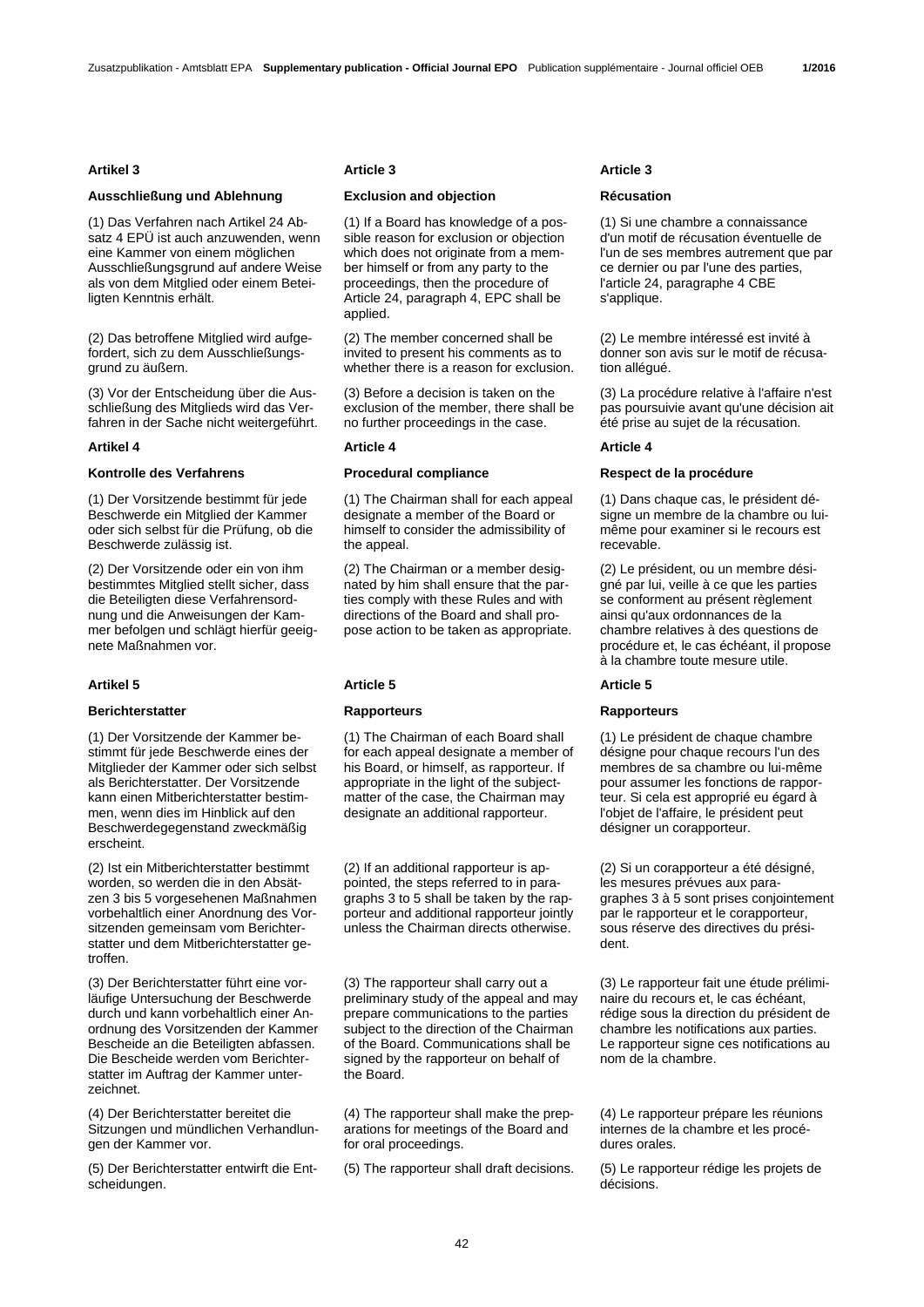(6) Ist der Berichterstatter oder der Mitberichterstatter der Ansicht, dass seine Kenntnisse der Verfahrenssprache für die Abfassung von Bescheiden und Entscheidungen nicht ausreichen, so kann er diese in einer anderen Amtssprache entwerfen. Die Entwürfe werden vom Europäischen Patentamt in die Verfahrenssprache übersetzt; die Übersetzungen werden von dem Berichterstatter oder von einem anderen Mitglied der Kammer überprüft.

# **Geschäftsstellen Registries Greffes**

(1) Bei den Beschwerdekammern werden Geschäftsstellen eingerichtet, deren Aufgaben von Geschäftsstellenbeamten wahrgenommen werden. Einer der Geschäftsstellenbeamten wird zum Leiter der Geschäftsstellen bestellt.

(2) Das in Regel 12 Absatz 1 EPÜ erwähnte Präsidium kann den Geschäftsstellenbeamten Aufgaben übertragen, die technisch und rechtlich keine Schwierigkeiten bereiten, wie insbesondere Aufgaben betreffend Akteneinsicht, Ladung, Zustellung oder Gewährung von Weiterbehandlung.

(3) Der Geschäftsstellenbeamte legt dem Vorsitzenden der Kammer zu jeder neu eingegangenen Beschwerde einen Bericht über die Zulässigkeit der Beschwerde vor.

(4) Niederschriften über mündliche Verhandlungen und Beweisaufnahmen werden vom Geschäftsstellenbeamten oder von einem anderen Bediensteten des Amtes, den der Vorsitzende dafür bestimmt, angefertigt.

# **Artikel 7 Article 7 Article 7**

### **Beteiligung von Dolmetschern Attendance of interpreters Participation d'interprètes**

Soweit erforderlich, sorgt der Vorsitzende der Kammer bei mündlichen Verhandlungen, Beweisaufnahmen und Beratungen der Kammer für Übersetzungen.

 (6) If a rapporteur or additional rapporteur considers that his knowledge of the language of the proceedings is insufficient for drafting communications or decisions, he may draft these in one of the other official languages. His drafts shall be translated by the European Patent Office into the language of the proceedings and the translations shall be checked by the rapporteur or by another member of the Board concerned.

### **Artikel 6 Article 6 Article 6**

 (1) Registries shall be established for the Boards of Appeal. Registrars shall be responsible for the discharge of the functions of the Registries. One of the Registrars shall be designated Senior Registrar.

 (2) The Presidium referred to in Rule 12, paragraph 1, EPC may entrust to the Registrars the execution of functions which involve no technical or legal difficulties, in particular in relation to arranging for inspection of files, issuing summonses to oral proceedings and notifications and granting requests for further processing of applications.

 (3) The Registrar shall report to the Chairman of the Board concerned on the admissibility of each newly filed appeal.

 (4) Minutes of oral proceedings and of the taking of evidence shall be drawn up by the Registrar or such other employee of the Office as the Chairman may designate.

 If required, the Chairman of any Board shall make arrangements for interpretation during oral proceedings, the taking of evidence or the deliberations of his Board.

 (6) Si un rapporteur ou le corapporteur estime que sa connaissance de la langue de la procédure n'est pas suffisante pour rédiger des projets de notifications et de décisions, il peut les rédiger dans une autre des langues officielles. L'Office européen des brevets traduit les projets dans la langue de la procédure et le rapporteur ou un autre membre de la chambre vérifie les traductions.

 (1) Des greffes sont institués auprès des chambres de recours. Les attributions correspondantes sont exercées par des greffiers. L'un des greffiers est désigné comme greffier en chef.

 (2) Le Praesidium prévu à la règle 12, paragraphe 1 CBE peut confier aux greffiers des tâches ne présentant aucune difficulté technique ou juridique particulière, notamment celles concernant l'ouverture des dossiers à l'inspection publique, les citations, les significations ou les autorisations de poursuite de la procédure.

 (3) Le greffier présente au président de la chambre concernée un rapport sur la recevabilité de chaque nouveau recours introduit.

 (4) Les procès-verbaux des procédures orales et des instructions sont établis par le greffier ou par tout autre agent de l'Office désigné par le président de la chambre concernée.

 Le cas échéant, le président fait assurer la traduction lors des débats oraux, des mesures d'instruction et des délibérations de la chambre.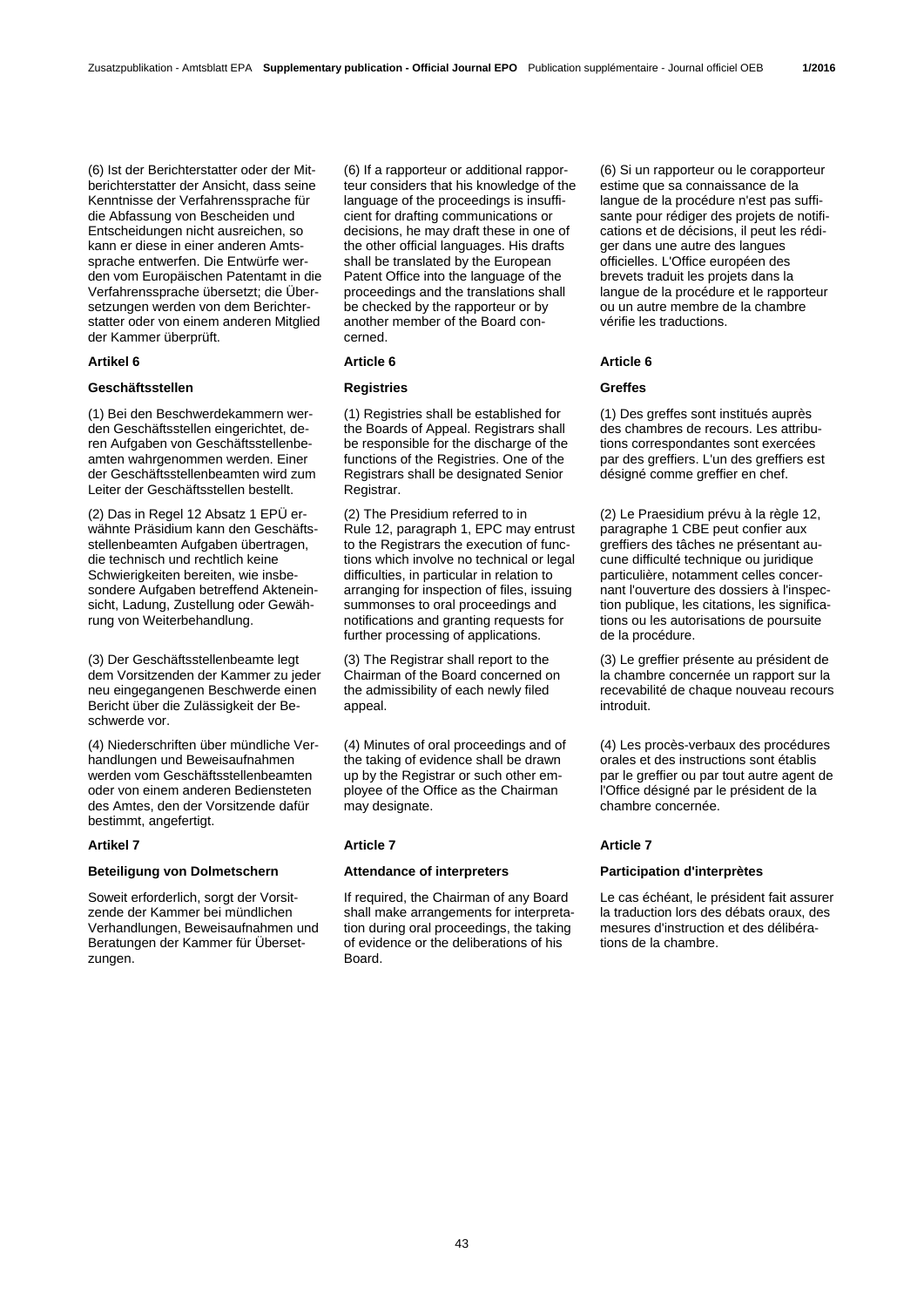### **Änderung in der Zusammensetzung der Kammer**

(1) Ändert sich die Zusammensetzung einer Kammer nach einer mündlichen Verhandlung, so werden die Beteiligten unterrichtet, dass auf Antrag eine erneute mündliche Verhandlung vor der Kammer in ihrer neuen Zusammensetzung stattfindet. Eine erneute mündliche Verhandlung findet auch dann statt, wenn das neue Mitglied dies beantragt und die übrigen Mitglieder der Kammer damit einverstanden sind.

(2) Jedes neue Mitglied ist an bereits getroffene Zwischenentscheidungen wie die übrigen Mitglieder gebunden.

(3) Ist ein Mitglied der Kammer nach einer Endentscheidung verhindert, so wird es nicht ersetzt. Ist der Vorsitzende verhindert, so unterzeichnet in seinem Auftrag das im Rahmen der Beschwerdekammern dienstälteste Mitglied der Kammer und bei gleichem Dienstalter das älteste Mitglied.

### **Erweiterung einer Beschwerdekammer**

Ist eine Beschwerdekammer, die sich aus zwei technisch vorgebildeten Mitgliedern und einem rechtskundigen Mitglied zusammensetzt, der Meinung, dass die Art der Beschwerde es erfordert, dass sich die Beschwerdekammer aus drei technisch vorgebildeten Mitgliedern und zwei rechtskundigen Mitgliedern zusammensetzt, so entscheidet die Kammer hierüber zu dem frühestmöglichen Zeitpunkt bei der Prüfung der Beschwerde.

### **Verbindung von Beschwerdeverfahren**

(1) Sind gegen eine Entscheidung mehrere Beschwerden eingelegt, so werden sie im selben Verfahren behandelt.

(2) Sind Beschwerden gegen verschiedene Entscheidungen eingelegt worden und ist für deren Behandlung eine Kammer in der gleichen Zusammensetzung zuständig, so kann diese Kammer diese Beschwerden mit Zustimmung der Beteiligten in einem gemeinsamen Verfahren behandeln.

# **Change in the composition of the Board**

 (1) If the composition of a Board is changed after oral proceedings, the parties to the proceedings shall be informed that, at the request of any party, fresh oral proceedings shall be held before the Board in its new composition. Fresh oral proceedings shall also be held if so requested by the new member and if the other members of the Board concerned have given their agreement.

 (2) Each new member shall be bound to the same extent as the other members by an interim decision which has already been taken.

 (3) If, when a Board has already reached a final decision, a member is unable to act, he shall not be replaced by an alternate. If the Chairman is unable to act, the member of the Board concerned having the longer or longest service on the Boards of Appeal or, in the case where members have the same length of service, the elder or eldest member, shall sign the decision on behalf of the Chairman.

### **Artikel 9 Article 9 Article 9**

# **Enlargement of a Board of Appeal Élargissement des chambres de**

 If a Board of Appeal consisting of two technically qualified members and one legally qualified member considers that the nature of the appeal requires that the Board should consist of three technically qualified members and two legally qualified members, the decision to enlarge the Board shall be taken at the earliest possible stage in the examination of that appeal.

### **Consolidation of appeal proceedings Jonction de procédures de recours**

 (1) If several appeals are filed from a decision, these appeals shall be considered in the same proceedings.

 (2) If appeals are filed from separate decisions and all the appeals are designated to be examined by one Board in a common composition, that Board may deal with those appeals in consolidated proceedings with the consent of the parties.

### **Artikel 8 Article 8 Article 8**

# **Modification de la composition des chambres**

 (1) Si la composition d'une chambre est modifiée après une procédure orale, les parties sont informées que, si l'une d'elles le demande, une nouvelle procédure orale aura lieu devant la chambre dans sa nouvelle composition. Une nouvelle procédure orale a également lieu à la demande du nouveau membre de la chambre si les autres sont d'accord.

 (2) Chaque nouveau membre de la chambre est lié, au même titre que les autres, par les décisions interlocutoires déjà prises.

 (3) Si l'un des membres d'une chambre a un empêchement alors que la chambre a déjà pris une décision finale, il n'est pas remplacé. S'il s'agit du président de la chambre, la décision est signée, au lieu et place de celui-ci, par le membre de la chambre le plus ancien dans les chambres de recours ; à égalité d'ancienneté, c'est le plus âgé qui signe.

# **recours**

 Si une chambre de recours composée de deux membres techniciens et d'un membre juriste considère que la nature d'un recours lui impose une composition élargie à trois membres techniciens et deux membres juristes, elle doit prendre au plus tôt la décision d'élargissement.

### **Artikel 10 Article 10 Article 10**

 (1) Si plusieurs recours ont été formés contre une même décision, ils sont examinés au cours d'une même procédure.

 (2) Si des recours ont été formés contre différentes décisions et si tous ces recours doivent être examinés par une même formation de la chambre, celle-ci peut, avec l'accord des parties, instruire ces recours au cours d'une procédure commune.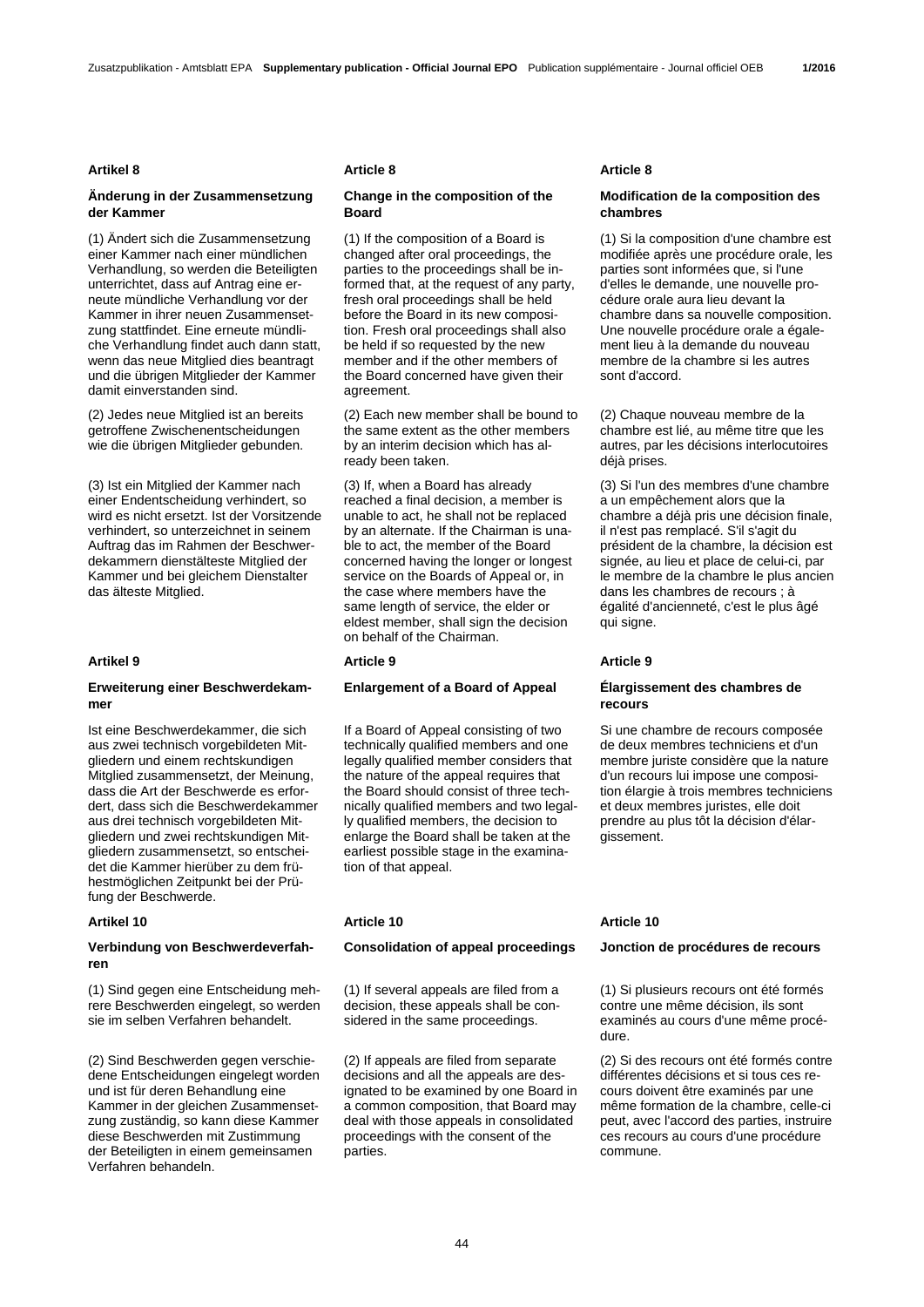# **Zurückverweisung an die erste Instanz**

Eine Kammer verweist die Angelegenheit an die erste Instanz zurück, wenn das Verfahren vor der ersten Instanz wesentliche Mängel aufweist, es sei denn, dass besondere Gründe gegen die Zurückverweisung sprechen.

(1) Dem Beschwerdeverfahren liegen zugrunde

a) die Beschwerde und die Beschwerdebegründung nach Artikel 108 EPÜ;

b) in Fällen mit mehr als einem Beteiligten alle schriftlichen Erwiderungen des bzw. der anderen Beteiligten, die innerhalb von vier Monaten nach Zustellung der Beschwerdebegründung einzureichen sind;

c) Mitteilungen der Kammer und Antworten hierauf, die gemäß den Anweisungen der Kammer eingereicht worden sind.

(2) Die Beschwerdebegründung und die Erwiderung müssen den vollständigen Sachvortrag eines Beteiligten enthalten. Sie müssen deutlich und knapp angeben, aus welchen Gründen beantragt wird, die angefochtene Entscheidung aufzuheben, abzuändern oder zu bestätigen, und sollen ausdrücklich und spezifisch alle Tatsachen, Argumente und Beweismittel anführen. Alle Unterlagen, auf die Bezug genommen wird, sind

a) als Anlagen beizufügen, soweit es sich nicht um im Zuge des Erteilungs-, Einspruchs- oder Beschwerdeverfahrens bereits eingereichte Unterlagen oder vom Amt in diesen Verfahren erstellte oder eingeführte Schriftstücke handelt;

b) jedenfalls einzureichen, soweit die Kammer dazu im Einzelfall auffordert.

(3) Vorbehaltlich der Artikel 113 und 116 EPÜ kann die Kammer nach Einreichung der Beschwerdebegründung bzw. in Fällen mit mehr als einem Beteiligten nach Ablauf der Frist nach Absatz 1 Buchstabe b jederzeit über die Sache entscheiden.

# **Remission to the department of first instance**

A Board shall remit a case to the department of first instance if fundamental deficiencies are apparent in the first instance proceedings, unless special reasons present themselves for doing otherwise.

 (1) Appeal proceedings shall be based on

 (a) the notice of appeal and statement of grounds of appeal filed pursuant to Article 108 EPC;

 (b) in cases where there is more than one party, any written reply of the other party or parties to be filed within four months of notification of the grounds of appeal;

 (c) any communication sent by the Board and any answer thereto filed pursuant to directions of the Board.

 (2) The statement of grounds of appeal and the reply shall contain a party's complete case. They shall set out clearly and concisely the reasons why it is requested that the decision under appeal be reversed, amended or upheld, and should specify expressly all the facts, arguments and evidence relied on. All documents referred to shall be

 (a) attached as annexes insofar as they have not already been filed in the course of the grant, opposition or appeal proceedings or produced by the Office in said proceedings;

 (b) filed in any event to the extent that the Board so directs in a particular case.

 (3) Subject to Articles 113 and 116 EPC the Board may decide the case at any time after filing of the statement of grounds of appeal or, in cases where there is more than one party, after the expiry of the time limit in (1)(b).

### Artikel 11 **Article 11** Article 11 **Article 11** Article 11

### **Renvoi à la première instance**

 Lorsque la procédure de première instance est entachée de vices majeurs, la chambre renvoie l'affaire à cette instance à moins que des raisons particulières ne s'y opposent.

# **Artikel 12 Article 12 Article 12**

# **Grundlage des Verfahrens Basis of proceedings Fondement de la procédure**

(1) La procédure de recours se fonde :

 a) sur l'acte de recours et le mémoire exposant les motifs du recours déposés conformément à l'article 108 CBE ;

 b) lorsqu'il y a plusieurs parties, sur toute réponse écrite de l'autre ou des autres parties qui devra être produite dans un délai de quatre mois à compter de la signification des motifs du recours ;

 c) sur toute notification envoyée par la chambre et toute réponse à celle-ci produite conformément aux ordonnances de la chambre.

 (2) Le mémoire exposant les motifs du recours et la réponse doivent contenir l'ensemble des moyens invoqués par une partie. Ils doivent présenter de façon claire et concise les motifs pour lesquels il est demandé d'annuler, de modifier ou de confirmer la décision attaquée, et doivent exposer expressément et de façon précise tous les faits, arguments et justifications qui sont invoqués. Tous les documents auxquels il est fait référence doivent

 a) être joints en annexe dans la mesure où il ne s'agit pas de documents déjà déposés lors de la procédure de délivrance, d'opposition ou de recours, ou produits par l'Office lors de ces procédures ;

 b) en tout état de cause être déposés dans la mesure où la chambre le demande dans un cas particulier.

 (3) Sous réserve des articles 113 et 116 CBE, la chambre peut statuer sur l'affaire à tout moment après le dépôt du mémoire exposant les motifs du recours ou, lorsqu'il y a plusieurs parties, après l'expiration du délai visé au paragraphe 1, lettre b.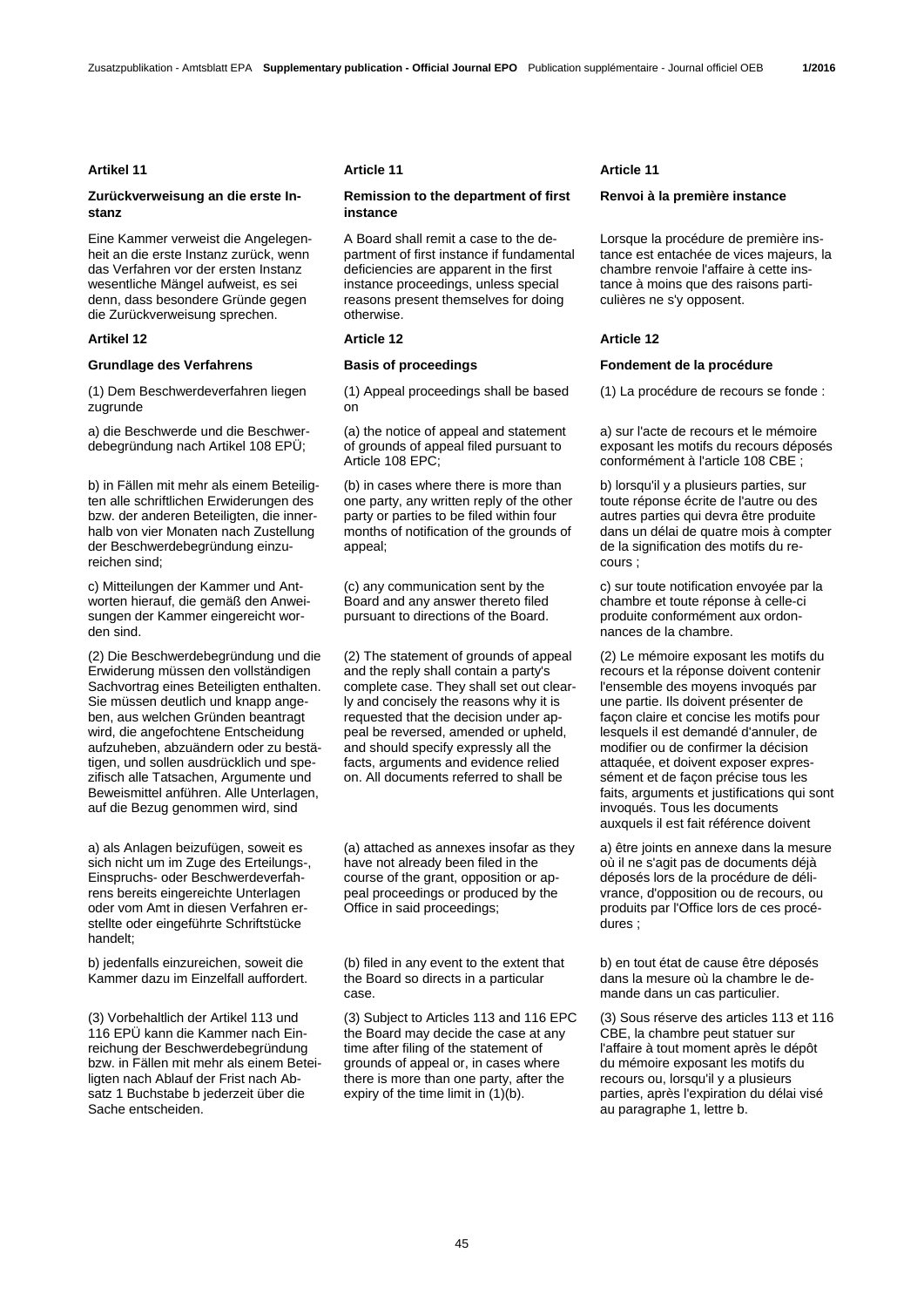(4) Unbeschadet der Befugnis der Kammer, Tatsachen, Beweismittel oder Anträge nicht zuzulassen, die bereits im erstinstanzlichen Verfahren hätten vorgebracht werden können oder dort nicht zugelassen worden sind, wird das gesamte Vorbringen der Beteiligten nach Absatz 1 von der Kammer berücksichtigt, wenn und soweit es sich auf die Beschwerdesache bezieht und die Erfordernisse nach Absatz 2 erfüllt.

(5) Fristen können nach dem Ermessen der Kammer nach Eingang eines schriftlichen und begründeten Antrags ausnahmsweise verlängert werden.

### Artikel 13 **Article 13** Article 13 **Article 13** Article 13

# **Änderungen des Vorbringens eines Beteiligten**

(1) Es steht im Ermessen der Kammer, Änderungen des Vorbringens eines Beteiligten nach Einreichung seiner Beschwerdebegründung oder Erwiderung zuzulassen und zu berücksichtigen. Bei der Ausübung des Ermessens werden insbesondere die Komplexität des neuen Vorbringens, der Stand des Verfahrens und die gebotene Verfahrensökonomie berücksichtigt.

(2) Die anderen Beteiligten sind berechtigt, zu geändertem Vorbringen Stellung zu nehmen, das von der Kammer nicht von Amts wegen als unzulässig erachtet worden ist.

(3) Änderungen des Vorbringens werden nach Anberaumung der mündlichen Verhandlung nicht zugelassen, wenn sie Fragen aufwerfen, deren Behandlung der Kammer oder dem bzw. den anderen Beteiligten ohne Verlegung der mündlichen Verhandlung nicht zuzumuten ist.

Die Artikel 12 und 13 gelten entsprechend für Beitritte, die während eines anhängigen Beschwerdeverfahrens erklärt werden.

 (4) Without prejudice to the power of the Board to hold inadmissible facts, evidence or requests which could have been presented or were not admitted in the first instance proceedings, everything presented by the parties under (1) shall be taken into account by the Board if and to the extent it relates to the case under appeal and meets the requirements in (2).

 (5) Extension of time limits may exceptionally be allowed in the Board's discretion following receipt of a written and reasoned request.

 (1) Any amendment to a party's case after it has filed its grounds of appeal or reply may be admitted and considered at the Board's discretion. The discretion shall be exercised in view of inter alia the complexity of the new subjectmatter submitted, the current state of the proceedings and the need for procedural economy.

 (2) Other parties shall be entitled to submit their observations on any amendment not held inadmissible by the Board ex officio.

 (3) Amendments sought to be made after oral proceedings have been arranged shall not be admitted if they raise issues which the Board or the other party or parties cannot reasonably be expected to deal with without adjournment of the oral proceedings.

Articles 12 and 13 shall apply mutatis mutandis to interventions commenced while an appeal is pending.

 (4) Sans préjudice du pouvoir de la chambre de considérer comme irrecevables les faits, preuves et requêtes qui auraient pu être produits ou n'ont pas été admis au cours de la procédure de première instance, tout élément présenté par les parties, conformément au paragraphe 1, sera pris en considération par la chambre si et dans la mesure où il concerne l'affaire faisant l'objet du recours et remplit les conditions visées au paragraphe 2.

 (5) La chambre peut, dans l'exercice de son pouvoir d'appréciation, prolonger à titre exceptionnel un délai sur réception d'une requête écrite et motivée.

# **Amendment to a party's case Modification des moyens invoqués par une partie**

 (1) L'admission et l'examen de toute modification présentée par une partie après que celle-ci a déposé son mémoire exposant les motifs du recours ou sa réponse sont laissés à l'appréciation de la chambre. La chambre exerce son pouvoir d'appréciation en tenant compte, entre autres, de la complexité du nouvel objet, de l'état de la procédure et du principe de l'économie de la procédure.

 (2) Les autres parties ont le droit de présenter des observations sur toute modification que la chambre n'a pas considérée irrecevable d'office.

 (3) Les modifications demandées après que la date de la procédure orale a été fixée ne seront pas admises si elles soulèvent des questions que la chambre ou l'autre/les autres parties ne peuvent raisonnablement traiter sans que la procédure orale soit renvoyée.

### **Artikel 14 Article 14 Article 14**

### **Beitritte Interventions Interventions**

 Les articles 12 et 13 s'appliquent mutatis mutandis aux interventions formées pendant que le recours est en instance.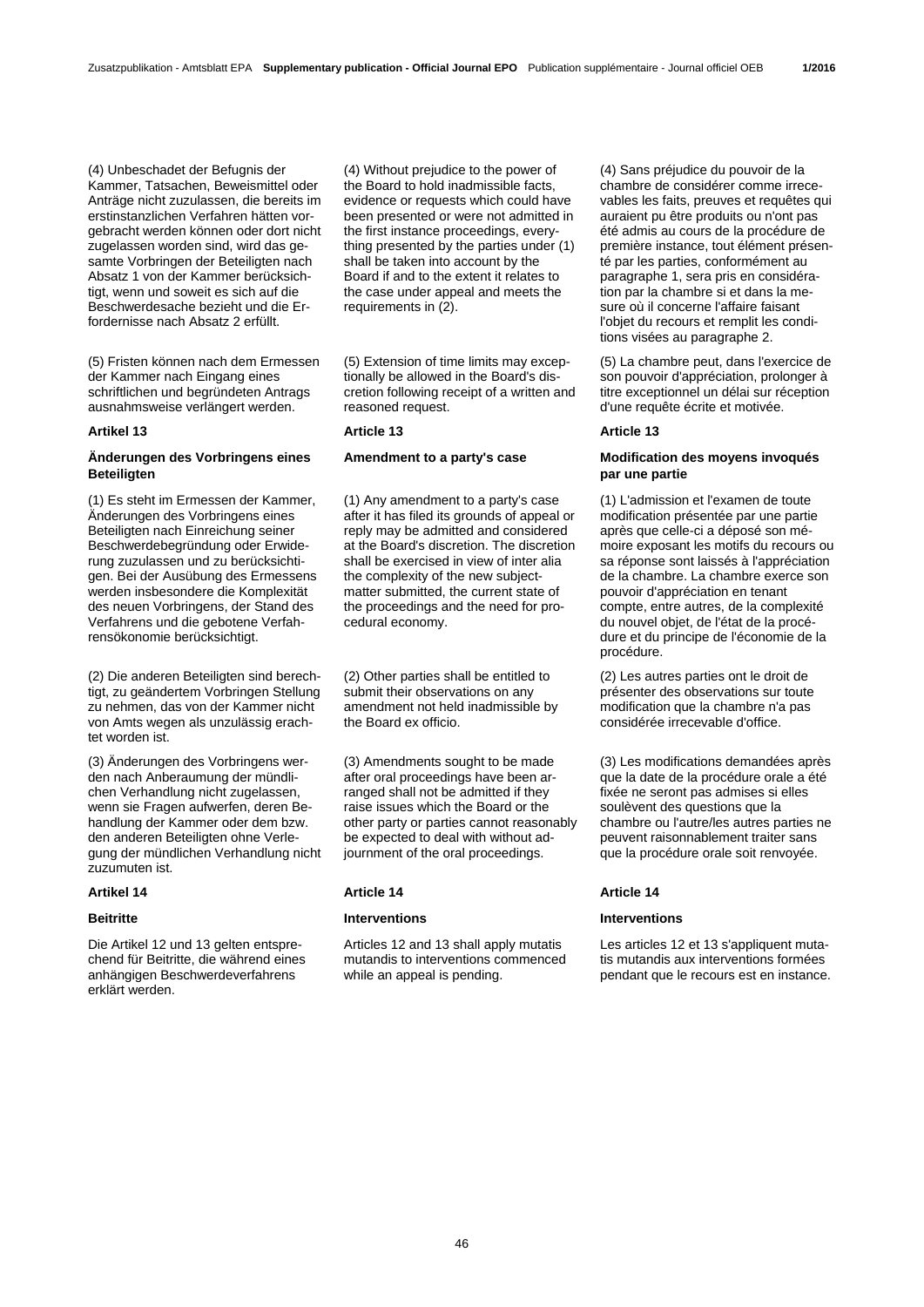# **Mündliche Verhandlungen Oral proceedings Procédure orale**

(1) Ist eine mündliche Verhandlung vorgesehen, so kann die Kammer eine Mitteilung erlassen, in der auf Punkte, die von besonderer Bedeutung zu sein scheinen, oder auf die Tatsache hingewiesen wird, dass bestimmte Fragen offenbar nicht mehr strittig sind; die Mitteilung kann auch andere Bemerkungen enthalten, die es erleichtern, die mündliche Verhandlung auf das Wesentliche zu konzentrieren.

(2) Eine mündliche Verhandlung kann nach dem Ermessen der Kammer nach Eingang eines schriftlichen und begründeten Antrags ausnahmsweise verlegt werden; der Antrag ist so früh wie möglich vor dem anberaumten Termin zu stellen.

(3) Die Kammer ist nicht verpflichtet, einen Verfahrensschritt einschließlich ihrer Entscheidung aufzuschieben, nur weil ein ordnungsgemäß geladener Beteiligter in der mündlichen Verhandlung nicht anwesend ist; dieser kann dann so behandelt werden, als stütze er sich lediglich auf sein schriftliches Vorbringen.

(4) Der Vorsitzende leitet die mündliche Verhandlung und stellt ihre faire, ordnungsgemäße und effiziente Durchführung sicher.

(5) Ist eine Sache in der mündlichen Verhandlung entscheidungsreif, so stellt der Vorsitzende die abschließenden Anträge der Beteiligten fest und erklärt die sachliche Debatte für beendet. Nach Beendigung der sachlichen Debatte können die Beteiligten nichts mehr vorbringen, es sei denn, die Kammer beschließt, die Debatte wieder zu eröffnen.

(6) Die Kammer stellt sicher, dass die Sache am Ende der mündlichen Verhandlung entscheidungsreif ist, sofern nicht besondere Umstände vorliegen. Vor dem Ende der mündlichen Verhandlung kann der Vorsitzende die Entscheidung der Kammer verkünden.

### Artikel 15 **Article 15** Article 15 **Article 15** Article 15

 (1) If oral proceedings are to take place, the Board may send a communication drawing attention to matters which seem to be of special significance, or to the fact that questions appear no longer to be contentious, or containing other observations that may help concentration on essentials during the oral proceedings.

 (2) A change of date for oral proceedings may exceptionally be allowed in the Board's discretion following receipt of a written and reasoned request made as far in advance of the appointed date as possible.

 (3) The Board shall not be obliged to delay any step in the proceedings, including its decision, by reason only of the absence at the oral proceedings of any party duly summoned who may then be treated as relying only on its written case.

 (4) The Chairman presides over the oral proceedings and ensures their fair, orderly and efficient conduct.

 (5) When a case is ready for decision during oral proceedings, the Chairman shall state the final requests of the parties and declare the debate closed. No submissions may be made by the parties after the closure of the debate unless the Board decides to re-open the debate.

 (6) The Board shall ensure that each case is ready for decision at the conclusion of the oral proceedings, unless there are special reasons to the contrary. Before the oral proceedings are closed, the decision may be announced orally by the Chairman.

 (1) En cas de procédure orale, la chambre peut envoyer aux parties une notification dans laquelle elle leur signale les points qui semblent revêtir une importance particulière ou ceux qui ne semblent plus être litigieux, ou y fait des observations pouvant aider à concentrer la procédure sur les points essentiels.

 (2) La chambre peut, dans l'exercice de son pouvoir d'appréciation, changer à titre exceptionnel la date d'une procédure orale sur requête écrite et motivée. Cette requête doit être présentée aussitôt que possible avant la date fixée pour la procédure orale.

 (3) La chambre n'est pas tenue de différer une étape de la procédure, y compris sa décision, au seul motif qu'une partie dûment convoquée est absente lors de la procédure orale ; elle pourra en ce cas considérer que cette partie se fonde uniquement sur ses écritures.

 (4) Le président conduit la procédure orale et en garantit le déroulement équitable, régulier et efficace.

 (5) Lorsque, dans une procédure orale, une affaire est en état d'être jugée, le président donne lecture des requêtes finales des parties et prononce la clôture des débats. Aucun moyen ne peut être invoqué par les parties après la clôture des débats, sauf si la chambre décide de rouvrir les débats.

 (6) La chambre fait en sorte que l'affaire examinée soit en état d'être jugée à la clôture de la procédure orale, à moins que des raisons particulières ne s'y opposent. Avant la clôture de la procédure orale, le président peut prononcer la décision de la chambre.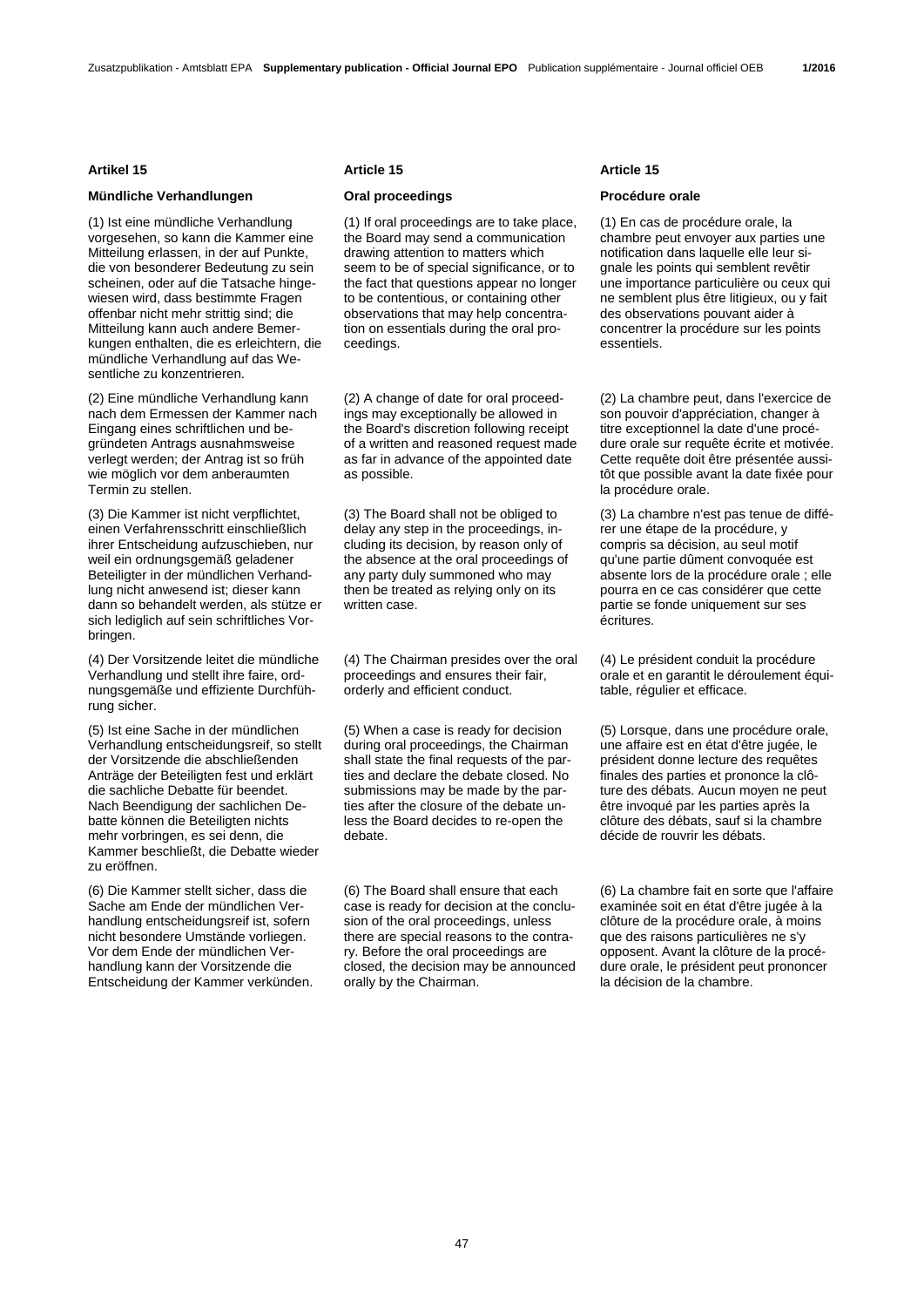(1) Vorbehaltlich Artikel 104 Absatz 1 EPÜ kann die Kammer auf Antrag anordnen, dass ein Beteiligter die Kosten eines anderen Beteiligten teilweise oder ganz zu tragen hat. Unbeschadet des Ermessens der Kammer gehören hierzu die Kosten, die entstanden sind durch

a) Änderungen gemäß Artikel 13 am Vorbringen eines Beteiligten gemäß Artikel 12 Absatz 1;

c) Handlungen oder Unterlassungen, die die rechtzeitige und effiziente Durchführung der mündlichen Verhandlung beeinträchtigen;

d) Nichtbeachtung einer Anweisung der Kammer;

e) Verfahrensmissbrauch. (e) abuse of procedure. e) tout abus de procédure.

(2) Bei den Kosten, deren Erstattung angeordnet wird, kann es sich um die Gesamtheit oder einen Teil der dem Berechtigten erwachsenen Kosten handeln; sie können unter anderem als Prozentsatz oder als bestimmter Betrag angegeben werden. In letzterem Fall ist die Entscheidung der Kammer unanfechtbar im Sinne des Artikels 104 Absatz 3 EPÜ. Zu den Kosten, deren Erstattung angeordnet werden kann, gehören Kosten, die einem Beteiligten von seinem zugelassenen Vertreter in Rechnung gestellt worden sind, Kosten, die einem Beteiligten selbst unabhängig davon erwachsen sind, ob er durch einen zugelassenen Vertreter vertreten wurde, und Kosten für Zeugen oder Sachverständige, die ein Beteiligter getragen hat; die Erstattung beschränkt sich auf notwendige und angemessene Aufwendungen.

### Artikel 17 **Article 17** Article 17 **Article 17** Article 17

(1) Im schriftlichen Abschnitt des Verfahrens erfolgen Antworten auf Anträge und Anweisungen zu Verfahrensfragen in Form von Mitteilungen.

(2) Hält die Kammer es für zweckmäßig, den Beteiligten ihre Ansicht über die Beurteilung sachlicher oder rechtlicher Fragen mitzuteilen, so hat das so zu geschehen, dass die Mitteilung nicht als bindend für die Kammer verstanden werden kann.

### **Artikel 16 Article 16 Article 16**

### **Kosten Costs Frais**

 (1) Subject to Article 104, paragraph 1, EPC, the Board may on request order a party to pay some or all of another party's costs which shall, without limiting the Board's discretion, include those incurred by any

 (a) amendment pursuant to Article 13 to a party's case as filed pursuant to Article 12, paragraph 1;

 (c) acts or omissions prejudicing the timely and efficient conduct of oral proceedings;

 (d) failure to comply with a direction of the Board;

 (2) The costs ordered to be paid may be all or part of those incurred by the receiving party and may inter alia be expressed as a percentage or as a specific sum. In the latter event, the Board's decision shall be a final decision for the purposes of Article 104, paragraph 3, EPC. The costs ordered may include costs charged to a party by its professional representative, costs incurred by a party itself whether or not acting through a professional representative, and the costs of witnesses or experts paid by a party but shall be limited to costs necessarily and reasonably incurred.

### **Unterrichtung der Beteiligten Communications to the parties Information des parties**

 (1) In the written phase of proceedings, replies to requests and directions on matters of procedure shall be given by means of communications.

 (2) If a Board deems it expedient to communicate with the parties regarding a possible appreciation of substantive or legal matters, such communication shall be made in such a way as not to imply that the Board is in any way bound by it.

 (1) Sous réserve de l'article 104, paragraphe 1 CBE, la chambre peut, sur requête, ordonner à une partie de rembourser tout ou partie des frais exposés par une autre partie. Ces frais comprennent, sans que le pouvoir d'appréciation de la chambre ne s'en trouve limité, les frais occasionnés notamment par :

 a) toute modification, en vertu de l'article 13, des moyens invoqués par une partie conformément à l'article 12, paragraphe 1 ;

b) Fristverlängerung; (b) extension of a time limit; b) toute prolongation d'un délai ;

 c) tout acte ou toute omission ayant nui au bon déroulement de la procédure orale ou ayant conduit à la retarder ;

 d) tout manquement à une ordonnance de la chambre ;

 (2) Les frais dont le remboursement est ordonné peuvent comprendre tout ou partie des frais exposés par la partie bénéficiaire et peuvent, entre autres, être exprimés en pourcentage ou sous la forme d'un montant défini. Dans ce dernier cas, la décision de la chambre est une décision finale aux fins de l'article 104, paragraphe 3 CBE. Les frais dont le remboursement est ordonné peuvent comprendre les honoraires du mandataire agréé d'une partie, les frais exposés par une partie elle-même, et ce, qu'elle agisse ou non par l'intermédiaire d'un mandataire agréé, ainsi que les frais des témoins ou experts payés par une partie, étant toutefois entendu que ces frais sont limités à ceux qu'il a été nécessaire d'engager, dans la limite du raisonnable.

 (1) Au cours de la phase écrite de la procédure, les réponses aux requêtes et les ordonnances relatives à des questions de procédure sont communiquées par voie de notification.

 (2) Si une chambre considère qu'il est souhaitable d'informer les parties de la manière dont elle pourrait apprécier certaines questions de fait ou de droit, elle le fait de telle manière que cette indication ne puisse être interprétée comme pouvant la lier.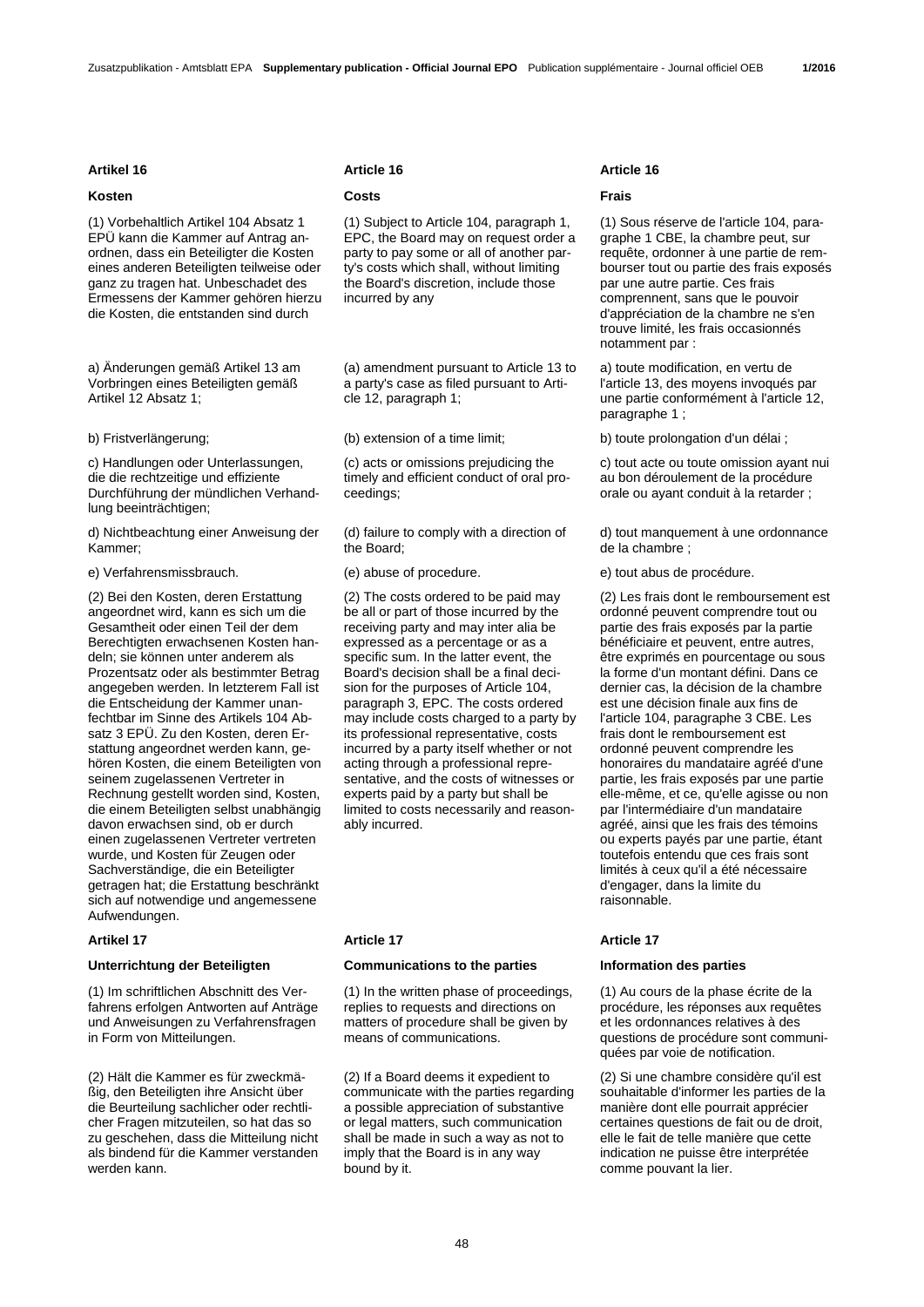# **Äußerungsrecht des Präsidenten des Europäischen Patentamts**

Die Kammer kann den Präsidenten des Europäischen Patentamts von Amts wegen oder auf dessen schriftlichen, begründeten Antrag auffordern, sich zu Fragen von allgemeinem Interesse, die sich im Rahmen eines vor der Kammer anhängigen Verfahrens stellen, schriftlich oder mündlich zu äußern. Die Beteiligten sind berechtigt, zu diesen Äußerungen Stellung zu nehmen.

### **Artikel 19 Article 19 Article 19**

### **Beratung und Abstimmung Deliberation and voting Délibéré et vote**

(1) Sind nicht alle Mitglieder der Kammer der gleichen Ansicht über die zu treffende Entscheidung, so findet eine Beratung statt. An der Beratung nehmen nur die Mitglieder der Kammer teil; der Vorsitzende kann jedoch die Anwesenheit anderer Bediensteter zulassen. Die Beratungen sind geheim.

(2) Bei den Beratungen der Kammer äußert zuerst der Berichterstatter, dann ggf. der Mitberichterstatter und, wenn der Berichterstatter nicht der Vorsitzende ist, zuletzt der Vorsitzende seine Meinung.

(3) Die gleiche Reihenfolge gilt für Abstimmungen; auch wenn der Vorsitzende Berichterstatter ist, stimmt er zuletzt ab. Stimmenthaltungen sind nicht zulässig.

### **Artikel 20 Article 20 Article 20**

# **Abweichung von einer früheren Entscheidung einer Kammer oder von den Richtlinien**

(1) Hält es eine Kammer für notwendig, von einer Auslegung oder Erläuterung des Übereinkommens abzuweichen, die in einer früheren Entscheidung einer Kammer enthalten ist, so ist dies zu begründen, es sei denn, dass diese Begründung mit einer früheren Stellungnahme oder der Entscheidung der Großen Beschwerdekammer in Einklang steht. Der Präsident des Europäischen Patentamts wird hierüber unterrichtet.

(2) Legt eine Kammer in einer Entscheidung das Übereinkommen anders aus, als es in den Richtlinien vorgesehen ist, so begründet sie dies, wenn ihrer Meinung nach diese Begründung zum Verständnis der Entscheidung beitragen kann.

### **Artikel 18 Article 18 Article 18**

# **EPO President's right to comment Droit du Président de l'OEB de pré-**

 The Board may, on its own initiative or at the written, reasoned request of the President of the European Patent Office, invite him to comment in writing or orally on questions of general interest which arise in the course of proceedings pending before it. The parties shall be entitled to submit their observations on the President's comments.

 (1) If the members of a Board are not all of the same opinion, the Board shall meet to deliberate regarding the decision to be taken. Only members of the Board shall participate in the deliberations; the Chairman may, however, authorise other officers to attend. Deliberations shall be secret.

 (2) During the deliberations between members of the Board, the opinion of the rapporteur shall be heard first, followed by that of the additional rapporteur if one has been appointed and, if the rapporteur is not the Chairman, the Chairman's last.

 (3) If voting is necessary, votes shall be taken in the same sequence; even if the Chairman is the rapporteur, he shall vote last. Abstentions shall not be permitted.

# **Deviations from an earlier decision of any Board or from the Guidelines**

 (1) Should a Board consider it necessary to deviate from an interpretation or explanation of the Convention given in an earlier decision of any Board, the grounds for this deviation shall be given, unless such grounds are in accordance with an earlier opinion or decision of the Enlarged Board of Appeal. The President of the European Patent Office shall be informed of the Board's decision.

 (2) If, in its decision, a Board gives a different interpretation of the Convention to that provided for in the Guidelines, it shall state the grounds for its action if it considers that this decision will be more readily understood in the light of such grounds.

# **senter des observations**

 La chambre peut, à son initiative ou sur demande écrite et motivée du Président de l'Office européen des brevets, inviter celui-ci à présenter par écrit ou oralement ses observations sur des questions d'intérêt général qui se posent dans le cadre d'une procédure pendante devant elle. Les parties ont le droit de prendre position au sujet de ces observations.

 (1) Si les membres d'une chambre ne sont pas tous du même avis sur la décision à prendre, ils se réunissent pour délibérer. Seuls les membres de la chambre participent à la délibération ; toutefois, le président peut autoriser d'autres agents à y assister. Cette délibération est secrète.

 (2) Lors du délibéré, le rapporteur puis, le cas échéant, le corapporteur expriment leur opinion les premiers et le président en dernier, à moins qu'il ne soit lui-même rapporteur.

 (3) Le même ordre est suivi s'il est nécessaire de voter, sauf si le président est également rapporteur, auquel cas il vote en dernier. Nul ne peut s'abstenir.

# **Divergence par rapport à une décision antérieure d'une des chambres de recours ou par rapport aux Directives**

 (1) Si une chambre juge nécessaire de s'écarter de l'interprétation ou de l'explication de la Convention figurant dans une décision antérieure de l'une des chambres, elle doit en fournir les motifs à moins que ceux-ci ne concordent avec une décision ou un avis antérieur de la Grande Chambre de recours. Le Président de l'Office européen des brevets est informé de la décision de la chambre.

 (2) Si, dans sa décision, une chambre interprète la Convention d'une façon différente de celle prévue par les Directives, elle indique les motifs de son choix lorsque, à son avis, cela facilite la compréhension de la décision.